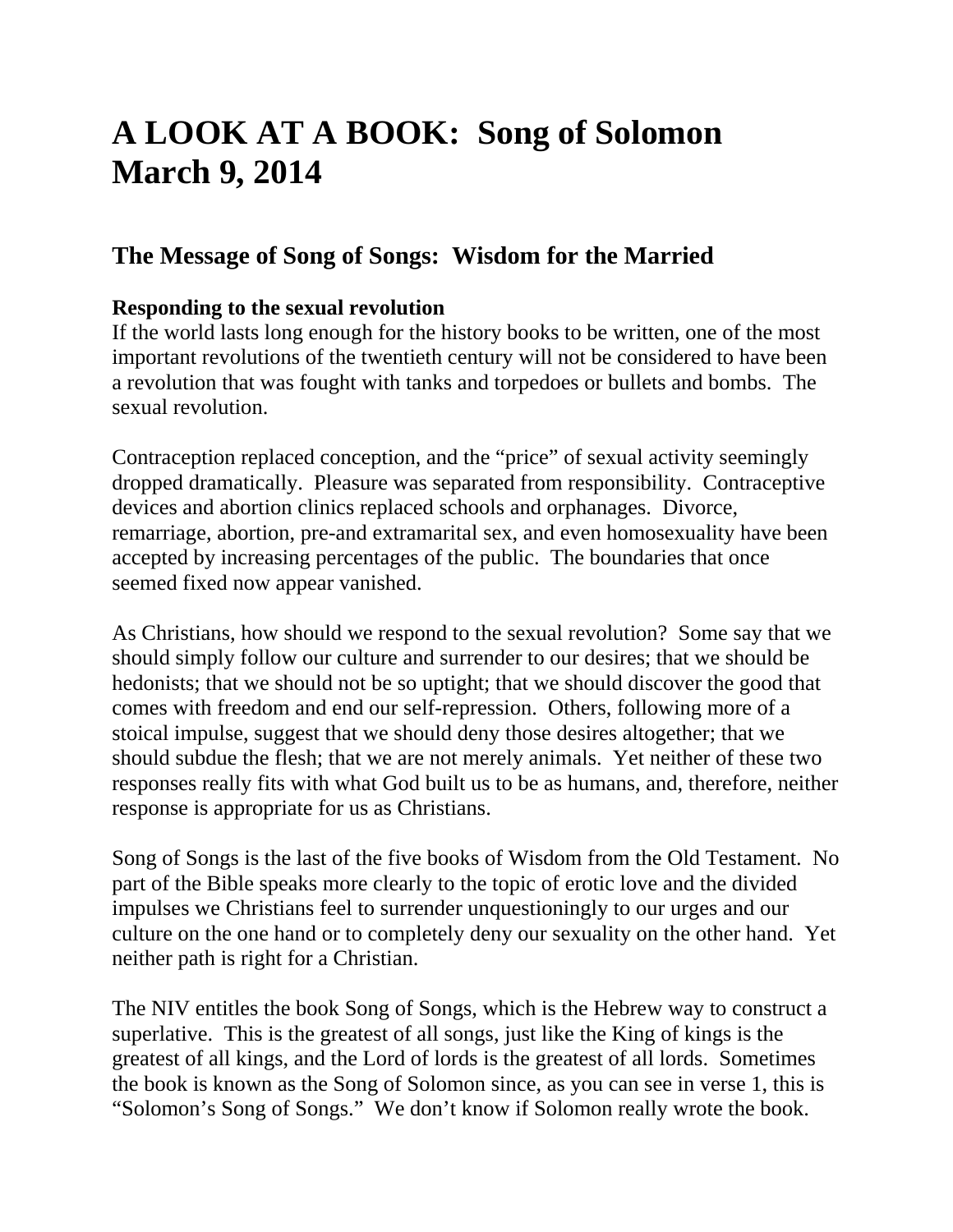When you read the book, it can sometimes feel as if it's *about* him rather than by him. At the very least, it does seem that either he collected these songs or they were presented to him.

Warning: Attempts to fit the love and loyalty expressed here into Solomon's pattern of political marriage and excessive number of wives and concubines have not been successful.

Let's begin by reading the opening:

 Let him kiss me with the kisses of his mouth – for your love is more delightful than wine. Pleasing is the fragrance of your perfumes; your name is like perfume poured out. No wonder the maidens love you! (1:2-3)

This is not the kind of Scripture we normally read in a sermon! These days, few of us would be shocked to encounter this kind of language in a magazine or even a newspaper. But to read something like this in the Bible? That's a little different for us!

We are not the only ones to sense some discomfort with the explicit nature of this book. One scholar says it was traditional among the ancient Israelites not to allow young men to read the book until age 30.

No doubt this very discomfort with the plain meaning of the words is what has led Christians in the past to devise so many different ways of reading this book. A first group has taken an *allegorical* approach to understanding Song of Songs. They deny that the lover and the beloved represent two humans. The metaphor of the lovers is just a literary device for displaying some other meaning, usually the love of God for his people.

A second group, not wishing to be so dismissive of the book's historicity, has adopted the *typological* approach. They accept the historicity of the lovers as two real people but, like the allegorical approach, they shift the emphasis to what the couple represents. So the figures are real, but we should pay greater heed to the greater reality they point toward.

A third group has suggested that the Song of Songs is to be understood as a *drama*  or *story*, complete with well-developed characters and the movement of a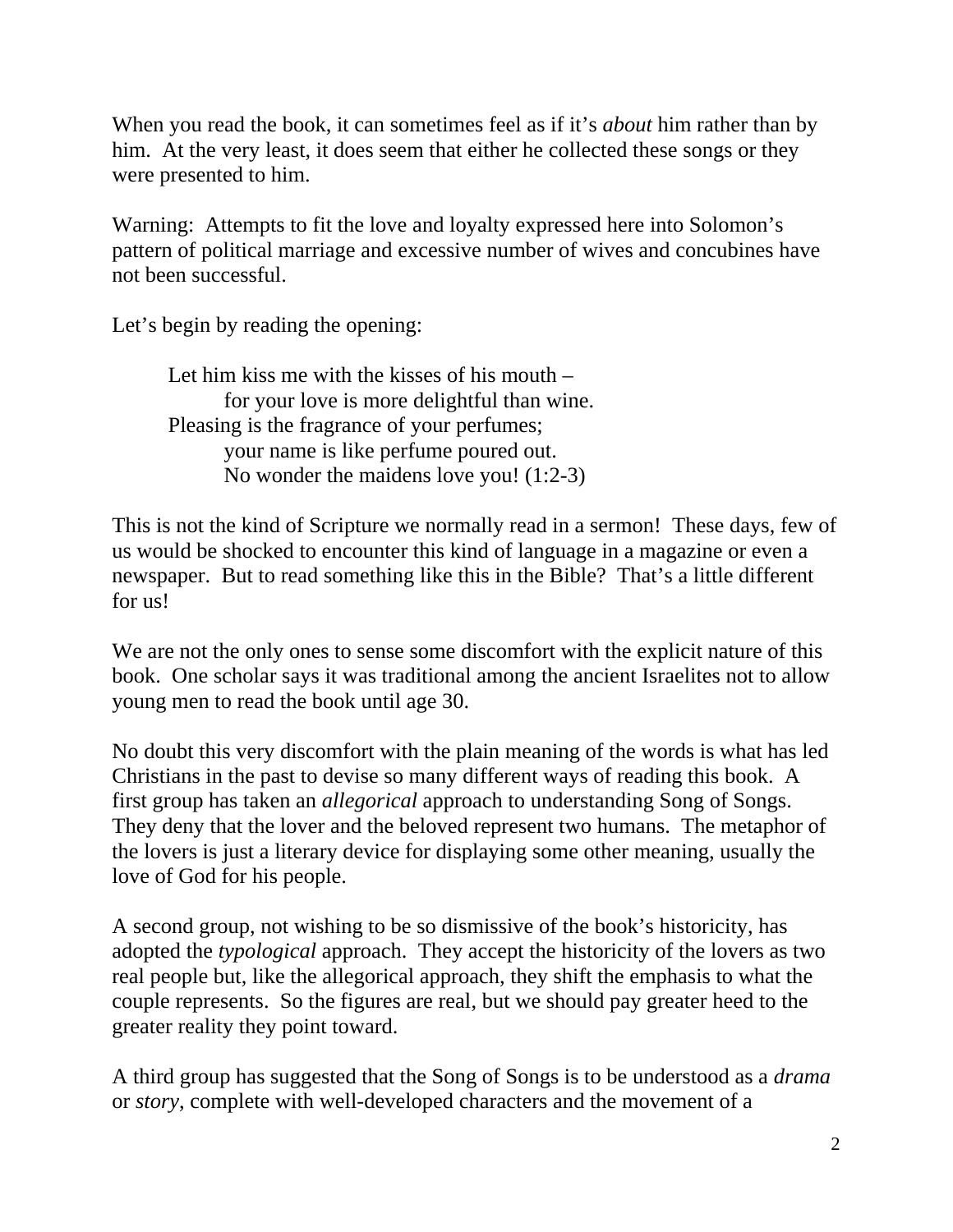structured plot through the stages of an introduction, the onset of a crisis, a climax, and a resolution. Many different suggestions have been made for who the characters are and what the plot is. Yet that points to the very difficulty of this approach: so many suggestions have been made about what the story line is, one cannot help but wonder why it isn't plain enough for everyone to see. Clearly the book as an introduction, but are the stages of a plot really that clear, as we would expect in a story?

It is best to understand Song of Songs as a *song* or *collection of songs* that are, well, basically human love poems. This seems like the natural and literal meaning of the text, doesn't it? Whereas other ways of reading this book turn it into something like a puzzle, with the true meaning hidden until someone gives us the key, much of the difficulty clears up when we simply read it as love poems.

In this way, lovers are lovers and desire is desire. It doesn't stand for something else. We might be embarrassed – at least in a sermon  $(I$  Know I am tonight) – by all the talk about kisses and embracing arms, but we understand it.

Song of Songs certainly is an important book about marital love. But just as certainly it is not an exhaustive book on love or marriage. We should not make more of this song or collection of songs than God means us to. It does not tell us how to respond to our spouse's aging, to a job loss that threatens family security, or to the discovery of cancer. It does not say exactly how to increase our spouse's interest in us. In short, it does not teach us everything we need to know about marriage.

Yet the book depicts several important aspects of longing and loving, and of how God has given us gifts in marriage that meet the very desires he made us to have. As a part of wisdom, then, we need to study this book.

Specifically, God has designed marriage to meet four different types of longing.

## **Enjoying Physical Intimacy.**

First, God, within marriage, meets our needs and longing for physical intimacy.

The only references to physical intimacy most of us are accustomed to hearing in sermons are critical ones, as preachers wan against the sins of sex and the corrupting dangers of lust. Indeed, we know about the dangers of our pornographic society, our addiction to eroticism, and the cheapened value of men and women that follows. Such critical discussions are essential. Today's culture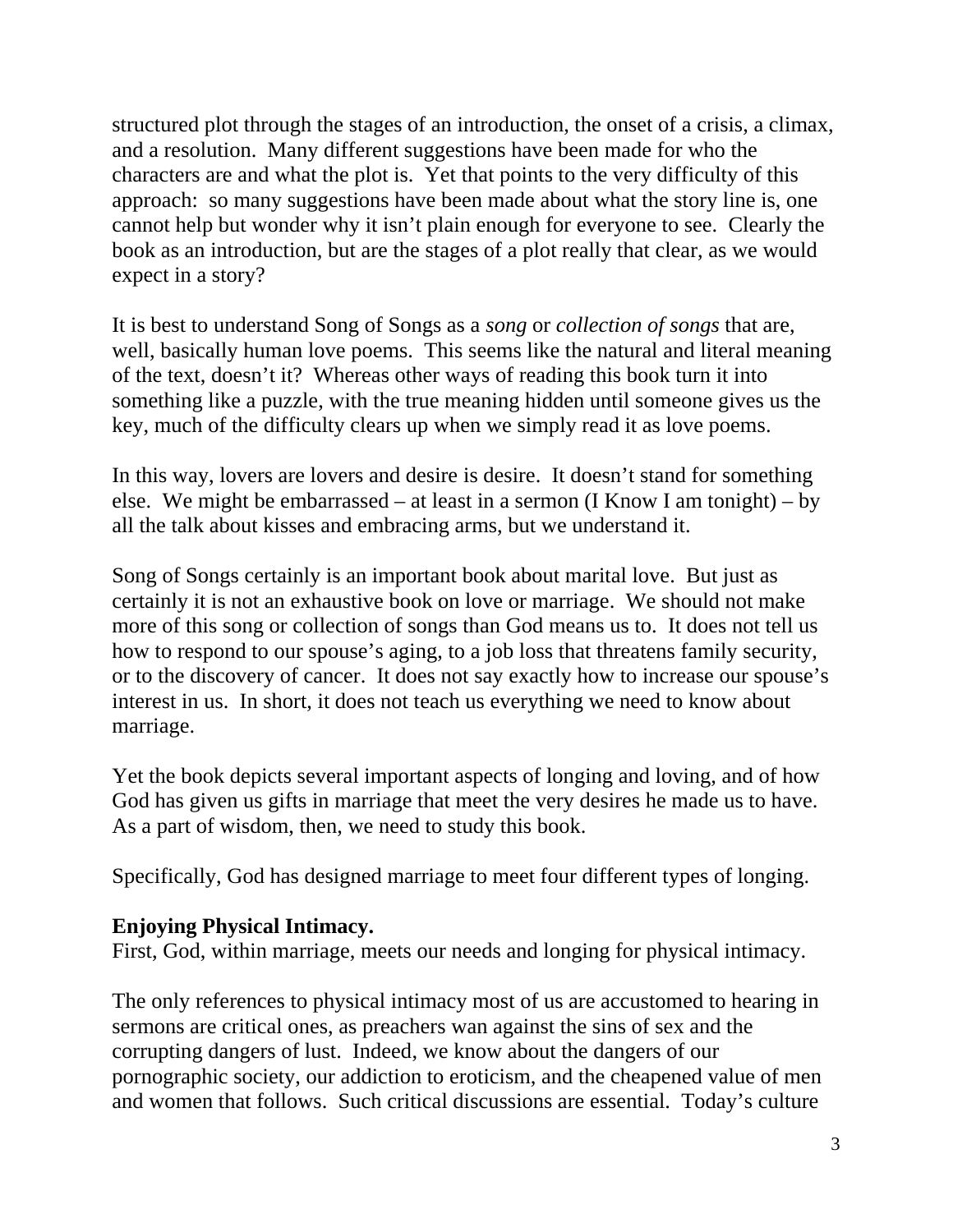constantly bombards us with images that blur the objects of our desires while heightening our experience of them. In the name of advertising and entertainment, human bodies become commodities and people become products. Ironically, true romance and intimacy vanish in an age when everything become sensual.

Yet setting the distortions and perversions aside, we do see in the Scriptures that the longing for physical intimacy is God-given and good. God made us as physical creatures with bodies. In Song of Songs, the author has specific physical affection in view: the sexual relationship between a husband and wife.

Of course, Song of Songs simply takes this message from the book of Genesis itself. In the story of Creation in Genesis, God told Adam that it was not good for man to be alone, and so God made the woman. God said that his creation was good. Adam and Eve were then joined together. They "knew" each other. And that knowledge was physical, intimate, and good.

We must understand that Christianity is not a religion that says the physical is bad and the spiritual is good. We are not Gnostics. We do not assume that everything having to do with our flesh is evil, and that good can be found only in the immaterial and invisible. Christians should be careful, therefore, not to give the impression that our main message about human sexual desires and longings is negative. We have a positive message!

Young people trade away a very special, privileged gift from God for something that might look like that gift at first but ends up being infinitely less. Yet in part, this might be the result of our failure as Christians to teach the positive message that God created us as male and female, that he actually calls us to have intimate relations with our spouses, and that such intimacy is good. (True Love Waits)

#### *The Bible's celebration*

The Song of Songs is primarily an unabashed celebration of the pleasure of physical intimacy. God intends that our longings for physical intimacy be met. God has given us this book to constantly remind us that what our culture has abused God still calls good. We are reminded that physical love is delightful:

 Let him kiss me with the kisses of his mouth – for your love is more delightful than wine (1:2).

How delightful is your love, my bride!

How much more pleasing is your love than wine,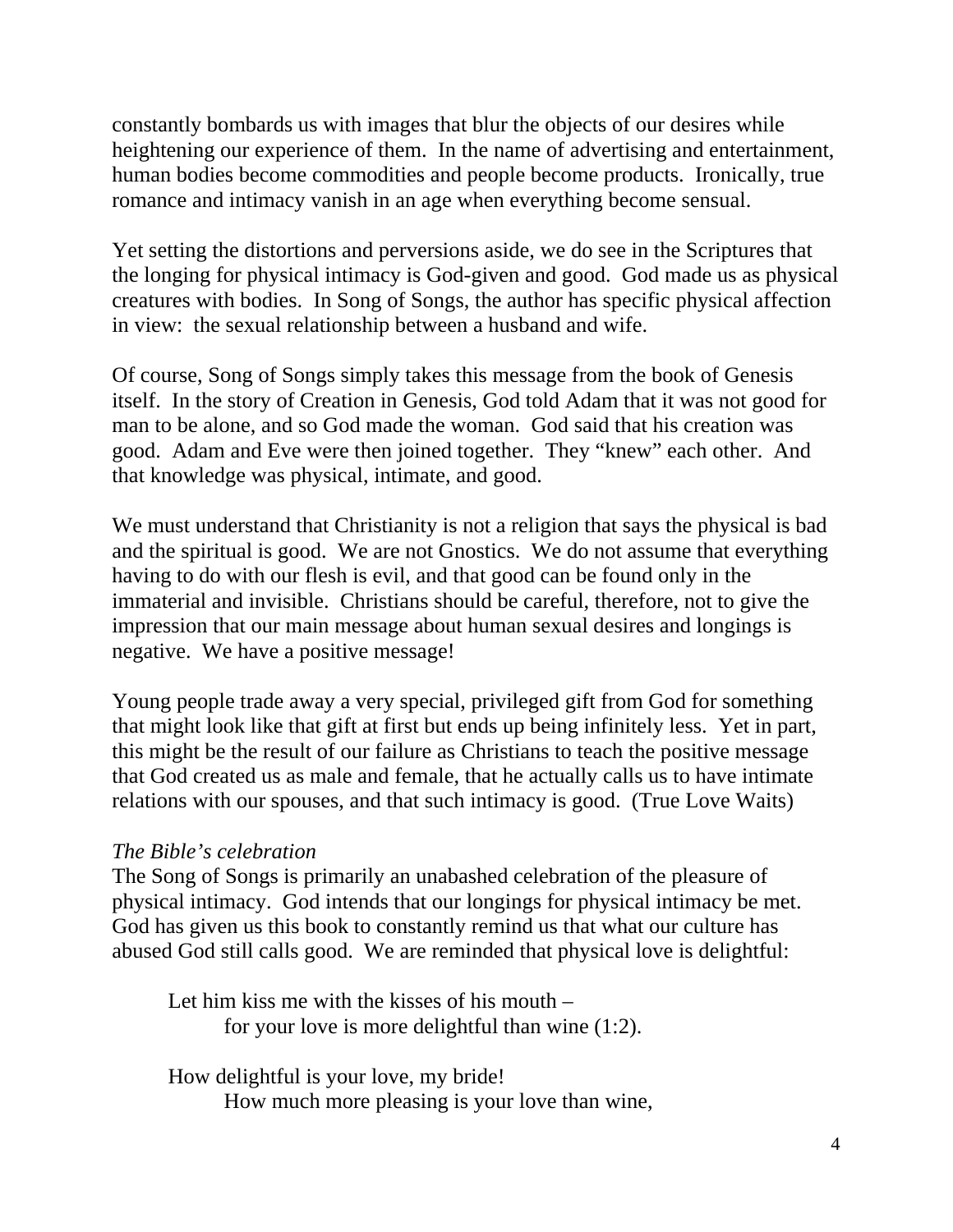and the fragrance of your perfume than any spice! (4:10).

We observe the appreciation, by both the male lover and the female beloved, of physical beauty:

 How beautiful you are, my darling! Oh, how beautiful! Your eyes are doves.

 How handsome you are, my lover! Oh, how charming! And our bed is luxuriant. (1:15-16).

We read that physical love is satisfying:

 Your lips drop sweetness as the honeycomb, by bride; milk and honey are under your tongue. The fragrance of your garments is like that of Lebanon (4:11).

We may be modest about the love of physical intimacy – and we should be – but we need not be ashamed. So throughout this book, the writer portrays and celebrates the erotic affection two married lovers have toward each other.

# **Building Relational Intimacy**

#### *Our longing*

There are more longings in this book worth observing. So the Song of Song's lovers share a clear longing to build relational intimacy. This may be more subtle, but it is nonetheless real.

These days, sadly, we have many ways to speak negatively of relationships, because we know they can be destructive. So we use words like "addictive," "codependent," or "enabling." And surely, as complex and central to the human personality as relationships are, they are dangerous things. This longing for relational intimacy can beget all kinds of troubles.

We were made to know and to be known. And in Song of Songs, we should not merely see physical attraction. They possess not only the physical desire to have and be had, but the personal desire to know and be known. We do not need to maintain any false, superspiritual ideas about "going it alone" with Jesus, and we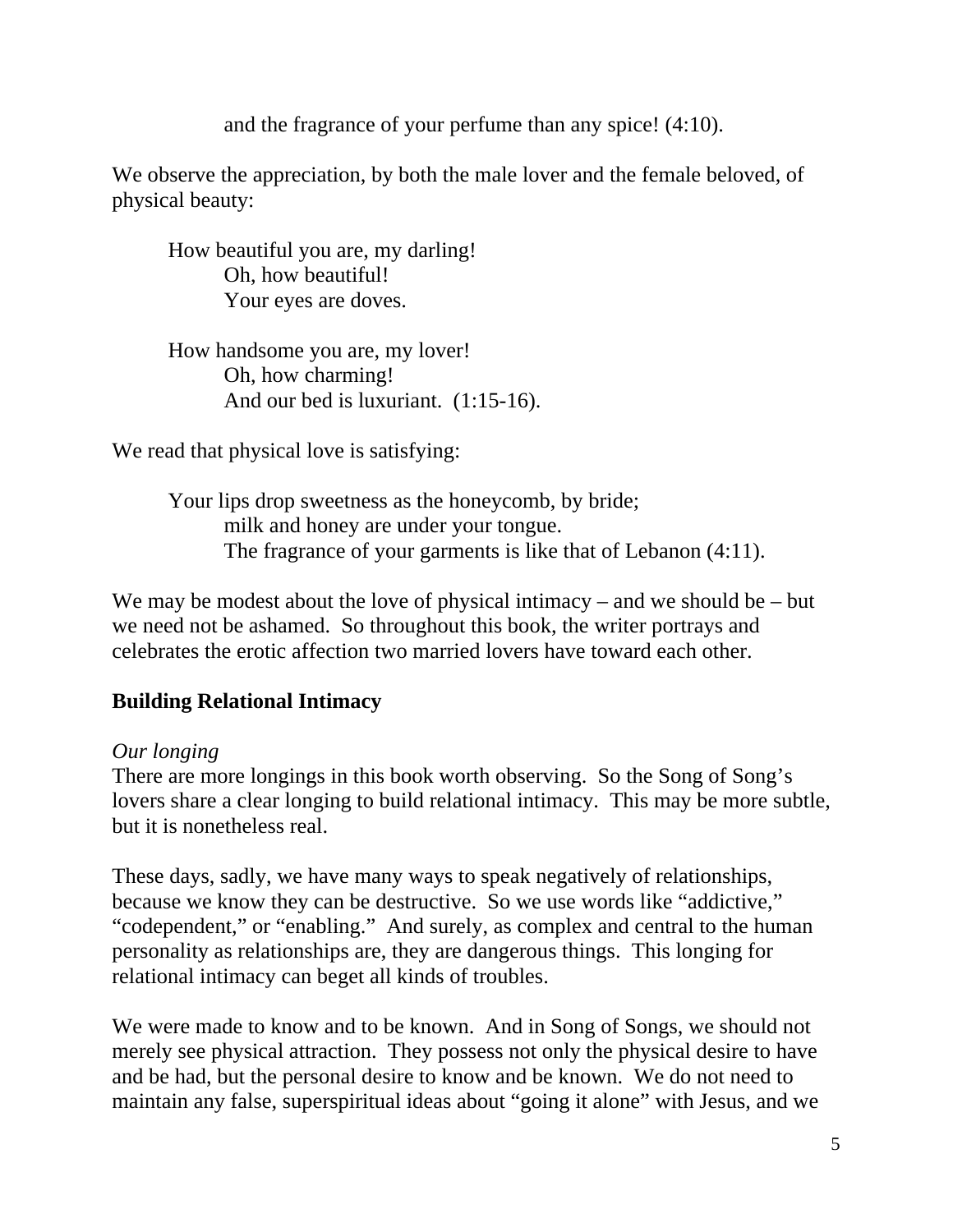must not regard the need for personal relationships as wrong or as a sign of weakness. This need is natural, healthy, and good. It is part of being human.

We long for human relationship. That is how God made us. Notice then how this book propels us forward as readers with call and response: the lover calls and the beloved responds; the beloved speaks and the lover answers. There is a two-way relationship. There is a mutuality to their love. Good physical intimacy can occur only within the context of a good relationship, which, not incidentally, is why sex must be reserved for marriage. To have sex without being married is like moving into a house you have not purchased. There is a tentative, insecure quality to it – like trespassing – that does not match what God intends for sex: a deeply satisfying experience of physical and relational love.

Again going back to the first pages of the Bible, we learn that God meant for the physical union between a husband and his wife to provide part of the very foundation for their relationship: "a man will leave his father and mother and be united to his wife, and they will become one flesh" (Genesis 2:24).

(I Corinthians 6:15-20)

# **Establishing Identity**

#### *Our longing*

There is another longing we can infer from the pages of Song of Songs. Part of our longing for physical and relational intimacy is a desire for establishing our identities. The desire to *know*, in other words, is matched by the desire to *be known* – to define and understand ourselves.

One of the dangers of our world, fraught as it is with discussions of insecurity, is becoming too "plastic." Politicians re-create themselves into the image projected by their polling data. Marketers help devise the products their research shows people will buy. And most of us are tempted to copy in chameleon-like fashion the people with whom we spend time.

And yet the desire to understand ourselves in relation to other people is a natural and healthy desire. If you have ever lost a loved one either to death or a permanently broken relationship, you probably know how – surprisingly and confusingly at first – you lose something of who you are. When that person goes, something significant in you goes with them. Your very painful grief is not just for them and your loss of them, it is also for the loss of yourself. This happens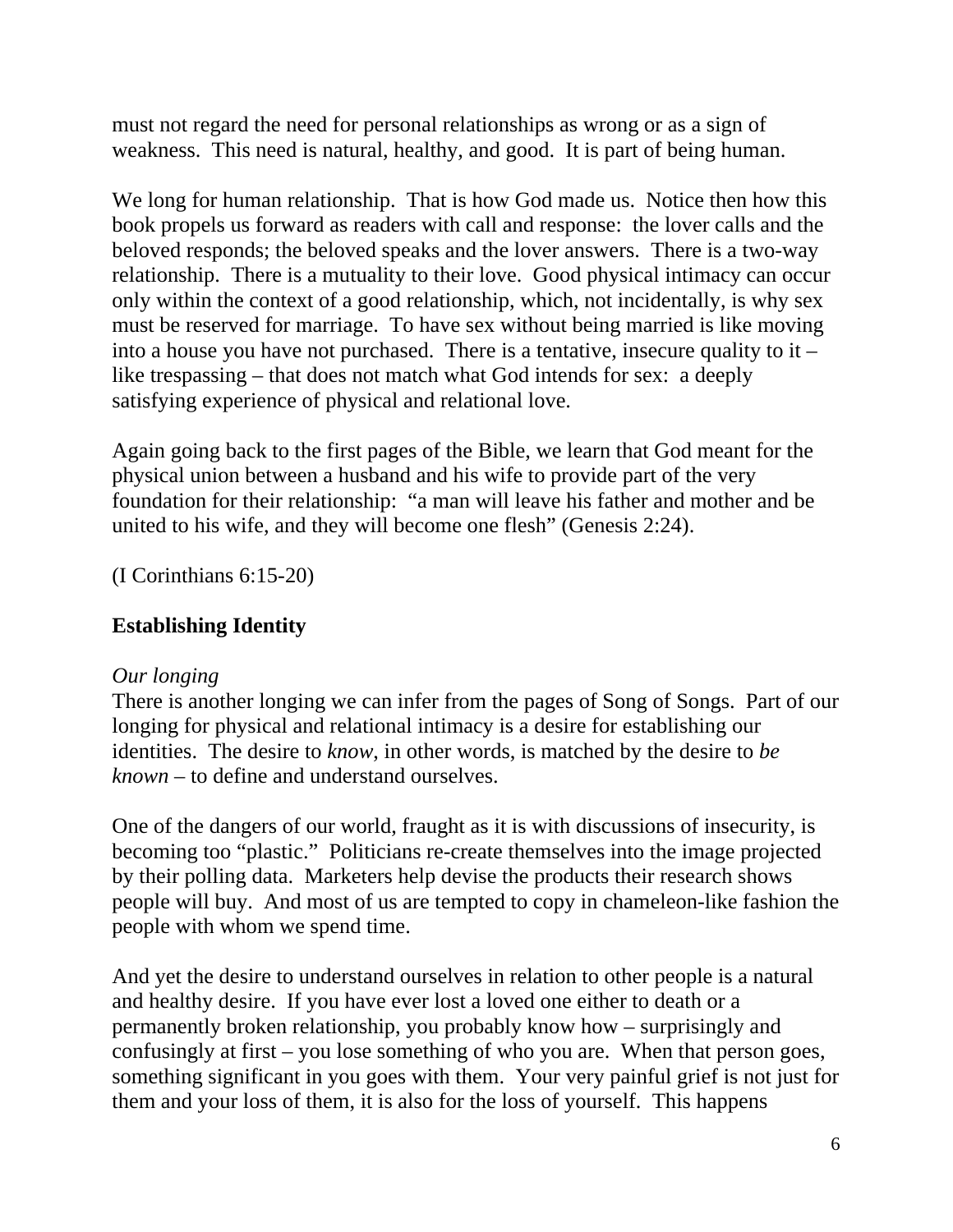because we all know ourselves in our relationships with other people, particularly those we love.

#### *The Bible's celebration*

The Song of Songs celebrates the person that physical love helps us to be, and the identity that physical loves helps us to find.

Much of who the lover and the beloved are as individuals is tied up in their relationship. They know and define themselves according to their relationship with one another – as the lover and the beloved. "I am my lover's and my lover is mine" (6:3). And, "I belong to my lover, and his desire is for me" (7:10).

Clearly this is why personal relationships can be so dangerous. If you enter one wrongly, outside the structures the Bible has put in place, you are playing with the deepest things about yourself and the other person. On the other hand, when you enter one correctly, inside the structures the Bible has put in place, you will find great personal fulfillment.

This book is not about just any relationship. It's about exclusive married love. So the beloved promises she has "stored up" herself for her lover (7:13). And the book as a whole paints a picture not of lust and fantasy but of monogamous, satisfying love.

Notice that marriage provides this sense of completeness even, it appears, in the absence of children. The book never mentions children, which is particularly striking given the book's ancient Near Eastern context.

Through physical love in marriage, God gives us a greater knowledge of ourselves.

## **Finding Meaning**

There is one final longing we should observe in Song of Songs. As humans, we long to find meaning. All people, whether they have ever thought it or said it, long to know their reason for living.

Pastor Mark Dever was once speaking to a student who was struggling with whether or not to believe in Christianity. As he talked in circles and repeated himself continually, the pastor interrupted him and asked, "Do you want Christianity to be true?" The student said he did. The pastor asked him why. The student replied, "Because I want meaning and purpose in life. I want to understand why I am alive."